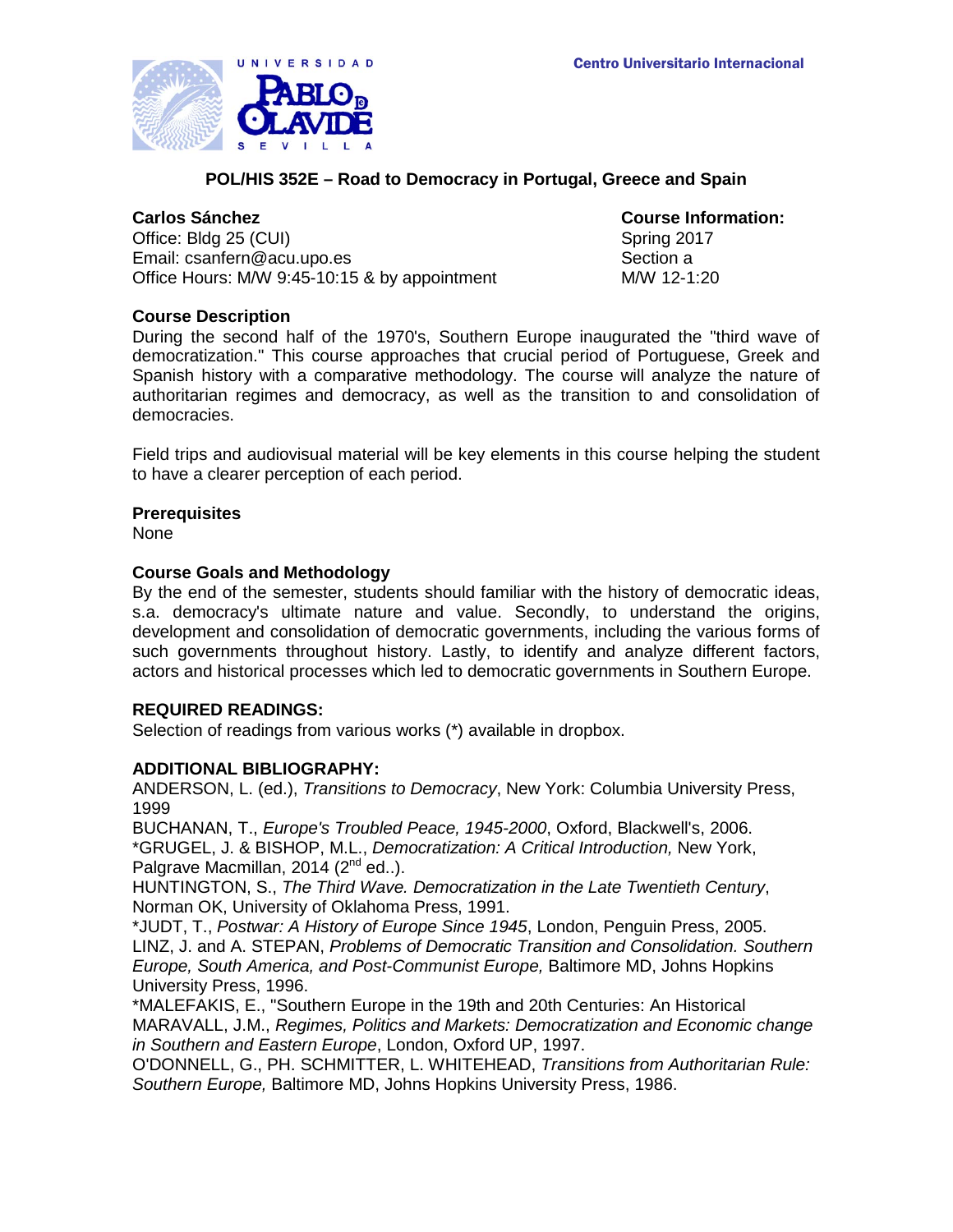SORENSEN, G., *Democracy and Democratization: Processes and Prospects in a changing World*, San Francisco, Westview, 1993.

### **Online material**

The effort has been made to provide the student with quick and easy access to some material, assignments, and study guides via the internet (such as dropbox). To access the material, you must contact your professor by email within the first week of classes.

It is the student's responsibility to check the online material on a regular basis, since many assignments will be posted on-line and will not be announced in class. Also, it is the student's responsibility to confirm access to this platform.

#### **General Course Policies**

Please keep your mobile devices turned off during class. The usage of mobile devices during class time will result on an automatic absence. (See absence policy below).

Personal computers (or tablets) can be used in class for note-taking; however, the misuse of this device will result in losing this privilege. To facilitate class participation, food will not to be consumed in class.

#### **Course Requirements and Grading**

Oral participation is very important, and each of you is expected to contribute enthusiastically and to be courteous while in class. The participation grade will take into account your initiative and creativity during the different activities scheduled during the course, but also any outside activity that you participate in. You must come prepared to class, which means that you are required to do the assigned readings *prior* to class, and you are expected to arrive on time.

Students will come prepared to class, after working with the assigned pages from the handbook, key questions and other material supplied by the instructor. There will be two examinations: a midterm and a final exam. Students will write two papers during the semester. The first one is a review of an article from academic journals. Further instructions for the review of articles is available in dropbox. The second paper is a commentary on the films screened in class, supported by bibliography (further instructions available in dropbox).

The final grade is broken down as follows: Participation (Classroom) 10% Commentaries 30% (15% each) Midterm & Final Exam 60% (30% each)

All assignments will be graded using the Spanish grade scale, please see the UPO student handbook for further detail.

#### **Attendance and Punctuality**

Attendance is mandatory. More than 3 unexcused absences will result in the lowering of the final grade. Students with more than 2 such absences may not challenge the final grade received. Punctuality is required – lateness will be penalised by 0.5 (over 15 mins) or 1 absence (over 30mins). Students who were absent for medical reasons, must submit a physician note upon their return to class.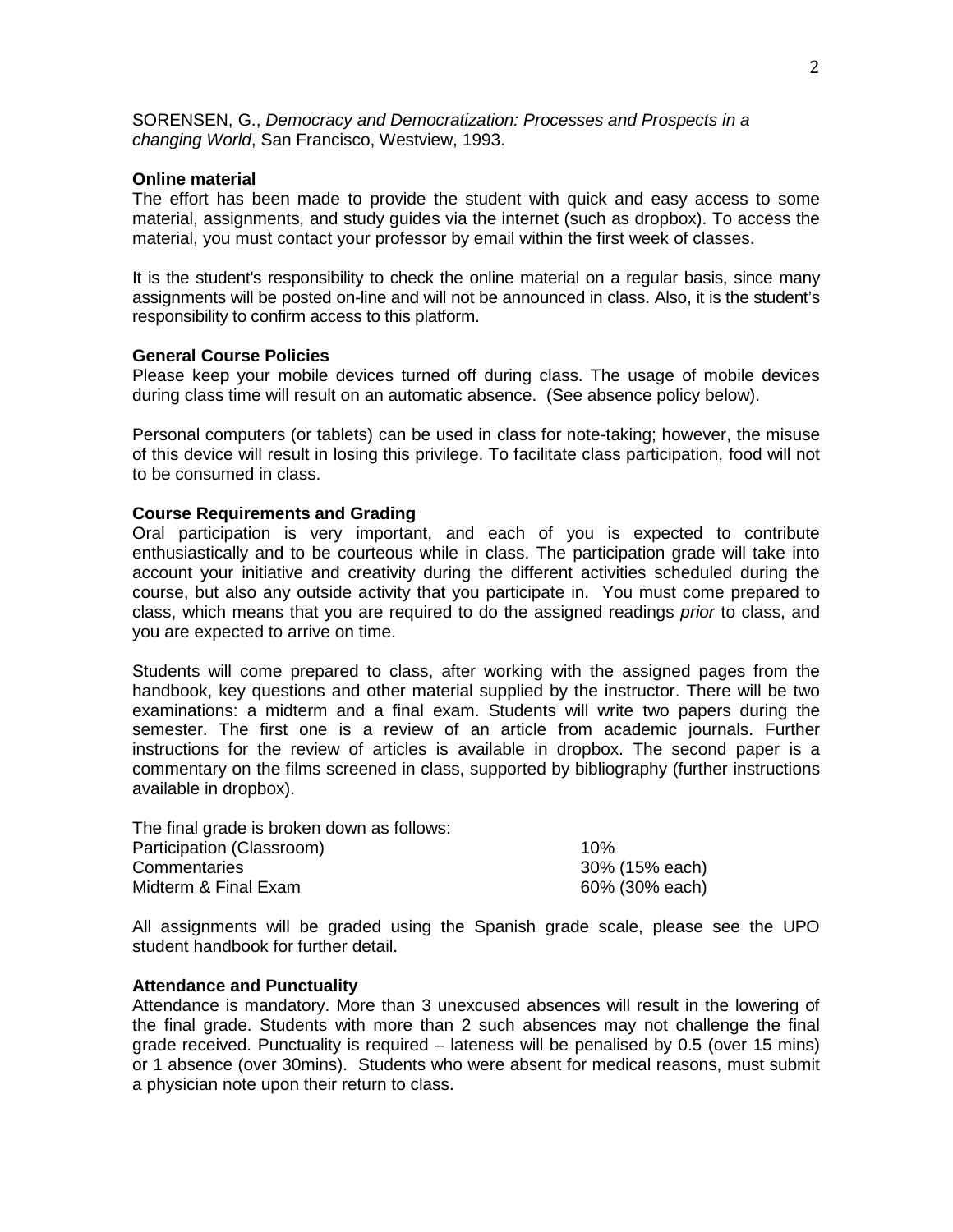Students who miss class, regardless of reason, must contact their professor in order to find out which material they have missed.

## **Missed or Late Work**

Unless otherwise stated, all assignments must be typed according to the guidelines given and must be submitted at the beginning of each class, or the given time if submitted online. No late assignments will be graded, unless it is due to an excused absence (usually medical). Missed or late work will be automatically given a zero.

## **Academic Dishonesty**

Academic integrity is a guiding principle for all academic activity at Pablo de Olavide University. Cheating on exams and plagiarism (which includes copying from the internet) are clear violations of academic honesty. A student is guilty of plagiarism when he or she presents another person's intellectual property as his or her own. The penalty for plagiarism and cheating is a failing grade for the assignment/exam and a failing grade for the course. Avoid plagiarism by citing sources properly (using footnotes or endnotes and a bibliography).

## **Students with Disabilities**

If you have a disability that requires special academic accommodation, please speak to your professor within the first three (3) weeks of the semester in order to discuss any adjustments. It is the student's responsibility to provide the International Center with documentation confirming the disability and the accommodations required (if you have provided this to your study abroad organization, they have most likely informed the International Center already but please confirm).

#### **Behavior Policy**

Students are expected to show integrity and act in a professional and respectful manner at all times. A student's attitude in class may influence his/her participation grade. The professor has a right to ask a student to leave the classroom if the student is unruly or appears intoxicated. If a student is asked to leave the classroom, that day will count as an absence regardless of how long the student has been in class.

# **Course Schedule**

**Session 1** – Introduction: presentation of the course and review of syllabus.

**Sessions 2-3** – Democracy, Democratization, and Consolidation.

**Sessions 4-5** – Democratization in Historical Perspective. Theories of Democratization.

**Sessions 6-7** – Factors in democratization: The State, Civil Society, and Globalization.

**Sessions 8-9** – Southern Europe in the 19th Century. Economy, Society and Culture.

**Sessions 10-11** – Southern Europe in the 20th Century. Economy, Society and Culture. (Film "The Spanish Earth" by Joris Ivens, 1937)

# **March 8** – **Midterm Exam. Commentary I** *due IN CLASS*